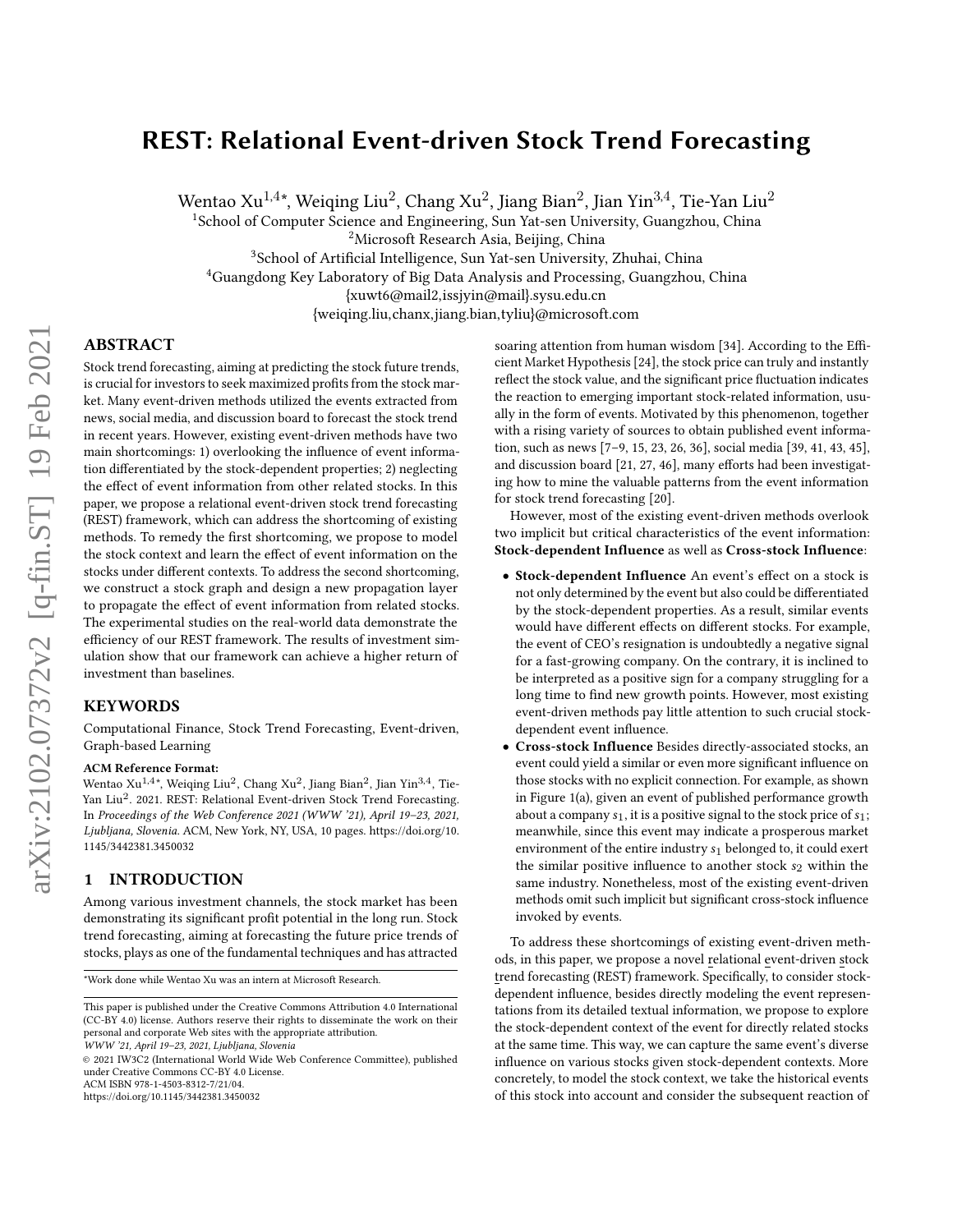WWW '21, April 19-23, 2021, Ljubljana, Slovenia

<span id="page-1-0"></span>

Figure 1: The observations in the propagation of event effect.

stock prices to historical events. By capturing the fluctuation of one company's stock price and transaction volume after each of its related events, we can model the investors' feedback to this company's historical events, therefore enabling our REST framework to differentiate similar events' influences different companies.

Furthermore, to facilitate modeling the event's cross-stock influence, we construct a stock graph, where the nodes in the graph are stocks, and the edges are the relations between stocks. This graph can propagate the effect of event information directly related to one stock to other inter-connected stocks. A straightforward way to propagate event information on the stock graph is to leverage the Graph Convolutional Networks (GCN) [\[17\]](#page-8-6). However, based on our observations, the propagation of the event effect on the stock graph is complicated, and the traditional GCN can not appropriately model it. Thus, in our REST framework, we design a new propagation layer to model the complex cross-stock influence inspired by a couple of characteristics observed in the real-world:

- (O1) An event has variant effects on the stocks connected with different relations. As shown in Figure [1\(](#page-1-0)b), when company  $s_1$  was announced that there is a violation in its company operation, its downstream company  $s_3$  may bear the same risk of a stock price drop, while its competitor company  $s_4$  may contrarily translate this violation exposure event as a positive signal. Therefore, our new propagation layer separately models the effect of event propagation through different relations and combines them for the trend prediction.
- (O2) The propagation strength of the event effect between two stocks is dynamic. We observed that the event effect's propagation strength is highly dependent on the dynamically changing contexts of the corresponding pair of related stocks. For example, as shown in Figure [1\(](#page-1-0)a), once company  $s_1$  announces a remarkable performance growth in the annual report, the public tends to feel optimistic about company  $s_2$ , in the same growing industry, if the annual report of the company  $s_2$  has not released yet. On the other hand, if  $s_2$  has already published its annual report before  $s_1$ , the performance growth of  $s_1$  may have very limited influence on  $s_2$ 's stock

\*, Weiqing Liu $^2$ , Chang Xu $^2$ , Jiang Bian $^2$ , Jian Yin $^{3,4}$ , Tie-Yan Liu $^2$ 

price, as shown in Figure [1\(](#page-1-0)c). Hence, our new propagation layer models the dynamic propagation strength of influence by taking each stock pair's dynamic context into account.

(O3) The effect of the event information could take a multihop propagation. For example, as shown in Figure [1\(](#page-1-0)d), an emerging event in terms of brilliant performance growth on stock  $s_1$  could imply a positive effect to the stock  $s_2$ , which is in the same industry as stock  $s_1$ , as well as another positive signal to stock  $s<sub>5</sub>$ , which is the downstream company of stock  $s_2$  and one-more step further to  $s_1$ . In this paper, we can naturally model the multi-hop influence of events by stacking the propagation layer we designed.

To evaluate our proposed REST framework, we conduct extensive experiments over the real-world data, and experimental results show that our framework can outperform the existing stock trend forecasting methods. Moreover, we simulate the stock investment using a trading strategy, and the investment results show that our framework can achieve a higher investment return than the baselines. Finally, we conduct the sensitive tests to further study the effect of different components in our framework and the case study to explain why our framework outperforms the baselines.

In summary, the contributions of our work include:

- We proposed constructing the stock context with the historical events and the corresponding market feed-backs, which is efficient for modeling the various influences of similar events to different stocks.
- The REST framework we proposed can learn the effect of event information from other related stocks. It can adequately model some essential characteristics we observed in the propagation of event effects.
- We conducted both experimental evaluation and investment simulation on real-world data, and the results and analysis verify the validity and rationality of our framework.

## 2 RELATED WORK

In recent years, stock trend forecasting has attracted much attention because of its vital stock investment role. We can categorize most of the existing stock trend forecasting work into two categories: the Event-driven Methods and the Technical Analysis.

#### 2.1 Event-driven Methods

According to the efficient market hypothesis [\[24\]](#page-9-2), people know that an event that happens on a stock would change the stock information of this stock, affecting its stock price. There are many efforts to mine the event information from various sources, such as news [\[7–](#page-8-0) [9,](#page-8-1) [15,](#page-8-2) [23,](#page-8-3) [26,](#page-9-3) [36\]](#page-9-4), social media [\[33,](#page-9-11) [39,](#page-9-5) [41,](#page-9-6) [43,](#page-9-7) [45\]](#page-9-8), and discussion board [\[21,](#page-8-4) [27,](#page-9-9) [46\]](#page-9-10). These methods can discover the implicit rules governing the market beyond price data. News is a type of widespread event's source for stock trend forecasting task. [\[15\]](#page-8-2) proposed to mine news sequence directly from the text with hierarchical attention mechanisms; [\[9\]](#page-8-1) utilized a target-specific abstract-guided news document representation model to learn the signal in the news thoroughly; [\[7\]](#page-8-0) proposes a novel knowledge-driven temporal convolutional network (KDTCN) to tackle the problem of stock trend prediction and explanation with abrupt changes. Besides, social media (e.g., Twitter) and discussion board (e.g., Yahoo! Finance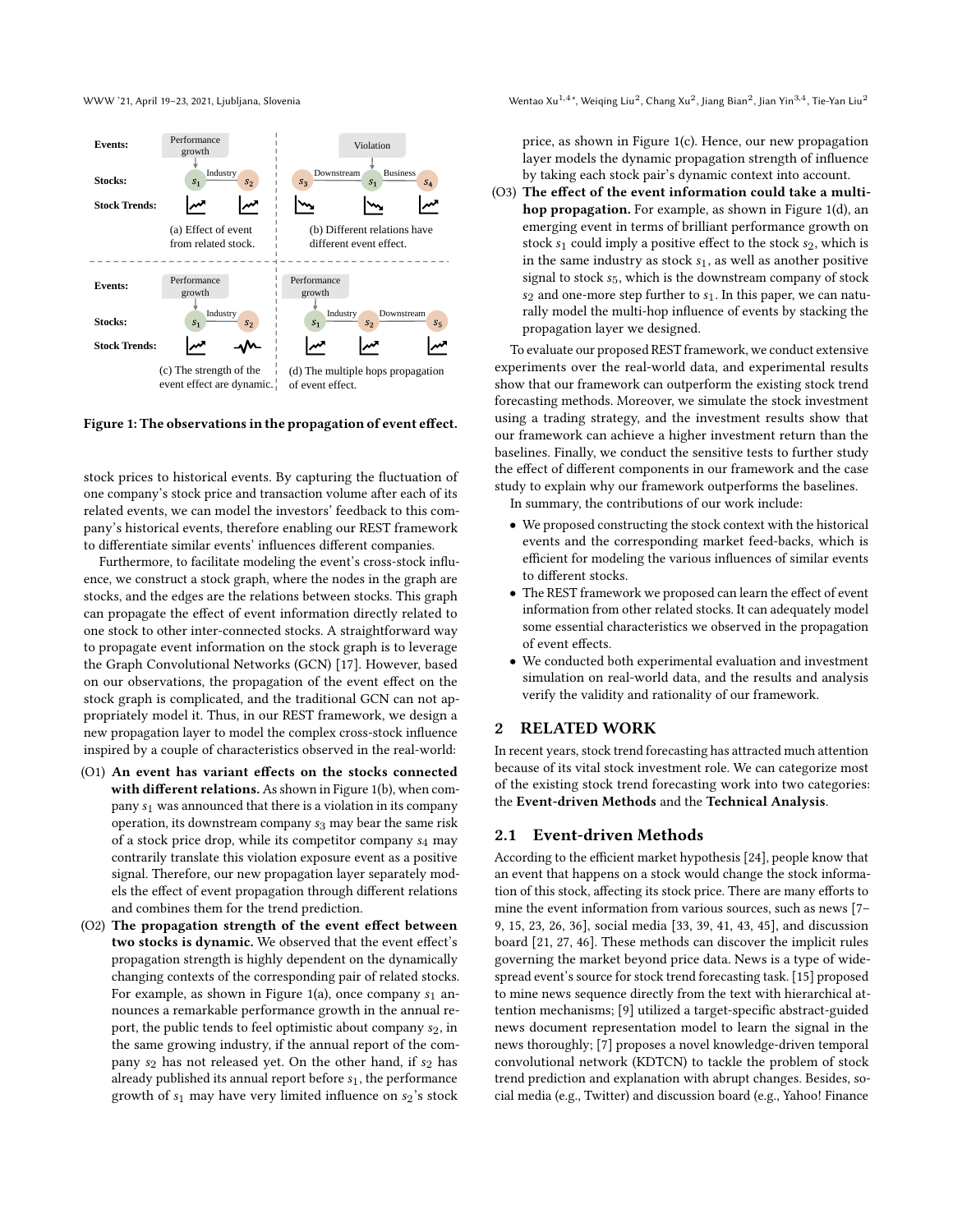forum) are also important sources of event information for stock trend forecasting. [\[43\]](#page-9-7) proposed a methodology to extract social sentiment from influential Twitter users within a financial community and provided a more robust predictor of financial markets; [\[41\]](#page-9-6) mined the information in tweets data and used a deep generative model for stock movement prediction; [\[39\]](#page-9-5) proposed a novel Cross-model attention based Hybrid Recurrent Neural Network (CH-RNN), which can leverage stock price trend representations to attend daily social text representations through a cross-modal attention interaction; [\[27\]](#page-9-9) predicted stock price movement based on the sentiment analysis of event information in the Yahoo! Finance forum.

Although there were many efforts in exploiting the event information for stock trend forecasting, existing event-driven methods ignore the stock-dependent influence and the cross-stock influence of event information. Our REST framework can overcome the shortages of previous work and learn the stock-dependent influence and cross-stock influence of event information compared with existing methods.

# 2.2 Technical Analysis

Technical analysis [\[10\]](#page-8-7) is another category of methods for stock trend forecasting, which is orthogonal to event-driven methods. The technical analysis predicts the stock trend based on the historical time-series of market data, such as trading price and volume. This type of approach aims to discover the trading patterns that can leverage for future predictions. Autoregressive (AR) [\[19\]](#page-8-8) and ARIMA [\[2\]](#page-8-9) models are the most widely used model in this direction, both for linear and stationary time-series. However, the non-linear and nonstationary nature of stock prices limits the applicability of AR and ARIMA models. With the recent rapid development of deep learning, some studies attempted to apply deep neural networks to catch the intricate patterns of the market trend [\[28,](#page-9-12) [35\]](#page-9-13). To further model the long-term dependency in time series, recurrent neural networks (RNN), especially Long Short-Term Memory (LSTM) network [\[14\]](#page-8-10), had also been employed in financial perdition [\[1,](#page-8-11) [3,](#page-8-12) [13,](#page-8-13) [30\]](#page-9-14). Specifically, [\[44\]](#page-9-15) proposed a new State Frequency Memory (SFM) recurrent network to discover the multi-frequency trading patterns for stock price movement prediction; [\[18\]](#page-8-14) presented a multi-task recurrent neural network with high-order Markov random fields (MRFs) to predict stock price movement direction; [\[11\]](#page-8-15) leveraged adversarial training to simulate the stochasticity during model training. Besides, to improve the performance of technical analysis, some recent efforts [\[6,](#page-8-16) [12,](#page-8-17) [16,](#page-8-18) [25\]](#page-9-16) leveraged Graph Neural Networks [\[17,](#page-8-6) [38\]](#page-9-17) to capture the relationships between different stocks.

However, technical analysis is not sensitive to the abrupt changes in stock price caused by external event information of stock [\[7\]](#page-8-0), limiting its performance on the stock trend forecasting.

### <span id="page-2-1"></span>3 PRELIMINARIES

In this section, we will introduce some concepts in our proposed relational event-driven stock trend forecasting framework and formally define the problem of stock trend forecasting.

Definition 1. Stock Context. The stock market is dynamic, and the stock context of a stock is also dynamic. To better represent the

Table 1: An example the event's feedback.

<span id="page-2-0"></span>

|                      | Open | Close | High        | Low    | Volume                                         | <b>VWAP</b> |
|----------------------|------|-------|-------------|--------|------------------------------------------------|-------------|
| 20160128 12.34 12.46 |      |       | 12.93       | -12.26 | 364400                                         | 12.61       |
| 20160129 12.49       |      | 13.01 | 13.13 12.32 |        | 297200                                         | 12.88       |
|                      |      |       |             |        | Feedback 1.22% 4.41% 1.55% 0.49% -18.44% 2.14% |             |

stock context, we define the stock context as the combination of stock's historical events and these events' feedback.

Definition 2. Event's Feedback. An event's feedback is the relative change of price and transaction volume on the stock that this event happened.

Example 1. Table [1](#page-2-0) shows the example of the feedback of a performance growth event on the stock Changan Automobile, and this event happened on Jan. 28th, 2016. There are 6 stock price and transaction volume data on a day, which are opening price (Open), closing price (Close), highest price (High), lowest price (Low), trading volume (Volume) and volume weighted average price (VWAP) [\[4\]](#page-8-19). Thus, this event's feedback on the stock Changan Automobile is a 6-dimensional vector, which is the relative change of price and transaction volume data. The event's feedback can differentiate the influences of similar events on different companies, which is significant for us to learn the distinct effect of event information for each stock.

Definition 3. Stock Graph. We define the stock graph as a directed graph  $G = \langle S, \mathcal{R}, \mathcal{A} \rangle$ , where S denote the set of stocks in the market and  $R$  is the set of relations between two stocks.  $R$  is the set of adjacent matrices. For an adjacent matrix  $A^r \in \mathcal{A}$  ( $r \in \mathcal{R}$ and  $A^r \in \mathbb{R}^{|S| \times |S|}$  of relation  $r, A^r_{ij} = 1$  means there is a relation  $r$ from stock  $s_j$  to stock  $s_i$  and  $A_{ij}^r = 0$  indicates there is no a relation r from stock  $s_i$  to stock  $s_i$ .

Definition 4. Stock Price Trend. The stock price trend is usually defined as the future change rate of the stock price [\[15,](#page-8-2) [29,](#page-9-18) [42\]](#page-9-19). In this paper, we define the stock price trend for stock  $s_i$  at date  $t$  as the stock price change rate of the next day:

<span id="page-2-2"></span>
$$
d_i^t = \frac{Price_i^{t+1} - Price_i^t}{Price_i^t}, \tag{1}
$$

where  $Price<sub>i</sub><sup>t</sup>$  could be specified by different values, such as *opening* price, closing price and volume weighted average price (VWAP), and we use closing price in our work.

Problem 1. Stock Trend Forecasting. Given the stock-specific information (e.g., the textual information from news and social media, the historical stock price) of stock  $s_i$  at date  $t$ , the goal of stock trend forecasting is to forecast the stock price trend  $d_i^t$ .

#### 4 OUR REST FRAMEWORK

In this section, we elaborate on our relational event-driven stock trend forecasting (REST) framework. Figure [2](#page-3-0) is the illustration of our REST framework. In Section [4.1,](#page-3-1) we utilize an event information encoder to learn the representation of event information. To model the stock-dependent influence, in Section [4.2,](#page-3-2) we learn the context of each stock; in Section [4.3,](#page-4-0) we use the event information and the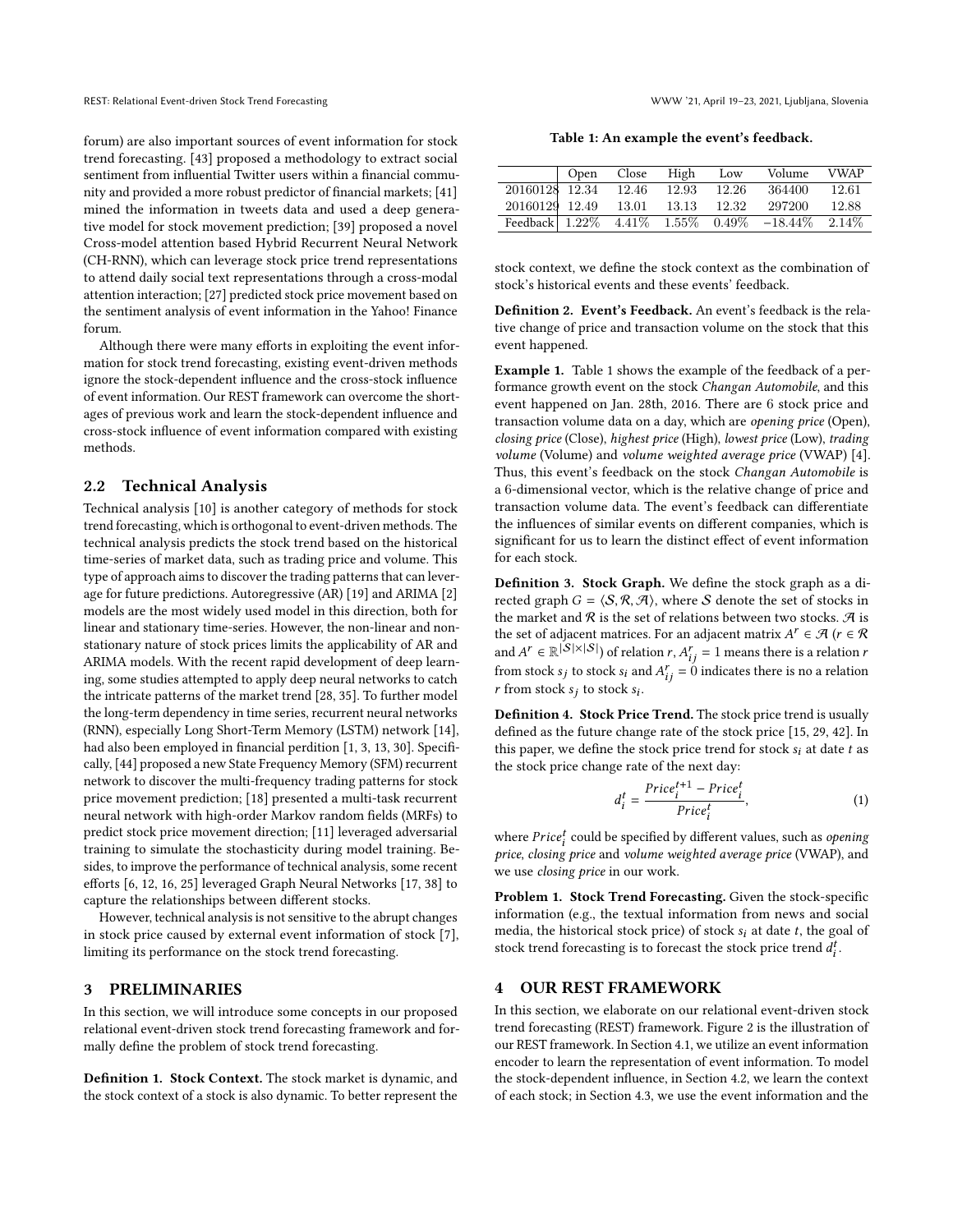<span id="page-3-0"></span>

Figure 2: The illustration of the relational event-driven stock trend forecasting framework.

stock context to learn the stock-dependent effect of event information on a stock. After that, to model the cross-stock influence, in Section [4.4,](#page-4-1) we propagate the effect of event information on the stock graph with a propagation layer we designed. Our proposed propagation layer can model the three observations in propagating the event effect, which is mentioned in Section [1.](#page-0-0)

#### <span id="page-3-1"></span>4.1 Event Information Encoder

We first learn the representation of event information of a stock on a day. Figure [2\(](#page-3-0)a) shows the event information encoder that we use to learn the representation of event information, including the type-specific event encoder and event sequence encoder.

<span id="page-3-4"></span>4.1.1 Type-specific Event Encoder. We utilize a type-specific event encoder to learn the embedding of an event. The events of stocks can categorize into many types according to their content, which may describe the company's performance, the result of litigation, and clarification of rumors. For each event, we have a type embedding  $t_i$  and a sequence of token embeddings  $[w_{i1}, w_{i2}, ...]$ , where  $t_i$ represents the type of this event, and  $w_{ix}$  represents the x-th token in its content. We need to learn which word contributes most to the stock trend for each type of event. We introduce a type-specific multi-head attention mechanism to aggregate the tokens weighted by an assigned attention value, to reward the tokens offering important signal. Specifically,

$$
u_{ix}^{k} = \text{LeakyReLU}\left(W_{e}^{k}w_{ix} + b_{e}^{k}\right),\tag{2}
$$

$$
\alpha_{ix}^k = \frac{\exp\left(t_i^{\mathsf{T}} u_{ix}^k\right)}{\sum_{x=1} \exp\left(t_i^{\mathsf{T}} u_{ix}^k\right)},\tag{3}
$$

$$
e_i = \text{Concat}\left(\sum_x \alpha_{ix}^1 w_{ix}, \sum_x \alpha_{ix}^2 w_{ix}, ..., \sum_x \alpha_{ix}^K w_{ix}\right). \tag{4}
$$

We first feed the token  $w_{ix}$  through a fully connected layer to get a hidden representation  $u_{ix}^k$ . We measure the importance of token on

this type as the similarity of  $u_{ix}^k$  with the type embedding  $t_i$  and calculate a normalized attention weight  $\alpha_{ix}^k$  through a softmax function. Thus our model can learn the token importance of a specific type of event. Furthermore, we employ multi-head attention [\[37\]](#page-9-20) to jointly attend to information from different representation subspaces at different positions. That is,  $K$  times independent attention mechanisms execute the calculation of Equation [3](#page-3-3) to get the weight  $\alpha_{ix}^k$ , and then concatenate the weighted sum vector  $\sum_x \alpha_{ix}^k w_{ix}$  of tokens to get the event embedding  $e_i$ .

4.1.2 Event Sequence Encoder. Due to the influence of an event on the stock price would last for several days, we should also consider the events in the past couple of days when we predict the stock trend  $d_i^t$  of date t. For the event embedding sequence  $[e_i^1, e_i^2, ...,$  $e_i^n$ ] of stock  $s_i$  in the latest 3 days, we feed them into a one-layer LSTM [\[14\]](#page-8-10) and take the last hidden state  $h_i^t$  as the representation of event information of stock  $s_i$ :

$$
h_i^t = \text{LSTM}\left(e_i^1, e_i^2, ..., e_i^n\right). \tag{5}
$$

Since the LSTM network can capture the long-term dependency in the events' sequence, the representation  $h_i^t$  contains the information of any one of the events in the latest 3 days. We can also rewrite the event information of all stocks on date  $\tilde{t}$  as a matrix  $\bar{H}^t$ , where the *i*-th row of  $\bar{H}^t$  is the event information  $h_i^t$  of stock  $s_i$ .

#### <span id="page-3-2"></span>4.2 Stock Context Encoder

<span id="page-3-3"></span>The stock market is dynamic, and the stock context would influence not only the event information's effect on the directly-associated stock but also the propagation of event effects on the stock graph. In order to better represent the stock context, we not only use historical events  $[e_i^1, e_i^2, ..., e_i^m]$  of stock  $s_i$  in the past  $30$  days, but also utilize the corresponding feedbacks of historical events  $[v_i^1,v_i^2,$ ...,  $v_i^m$ ]. We use the same type-specific event encoder in Section [4.1.1](#page-3-4) to learn the representation of historical events. Moreover, Section [3](#page-2-1) has introduced the definition of an event's feedback, which is the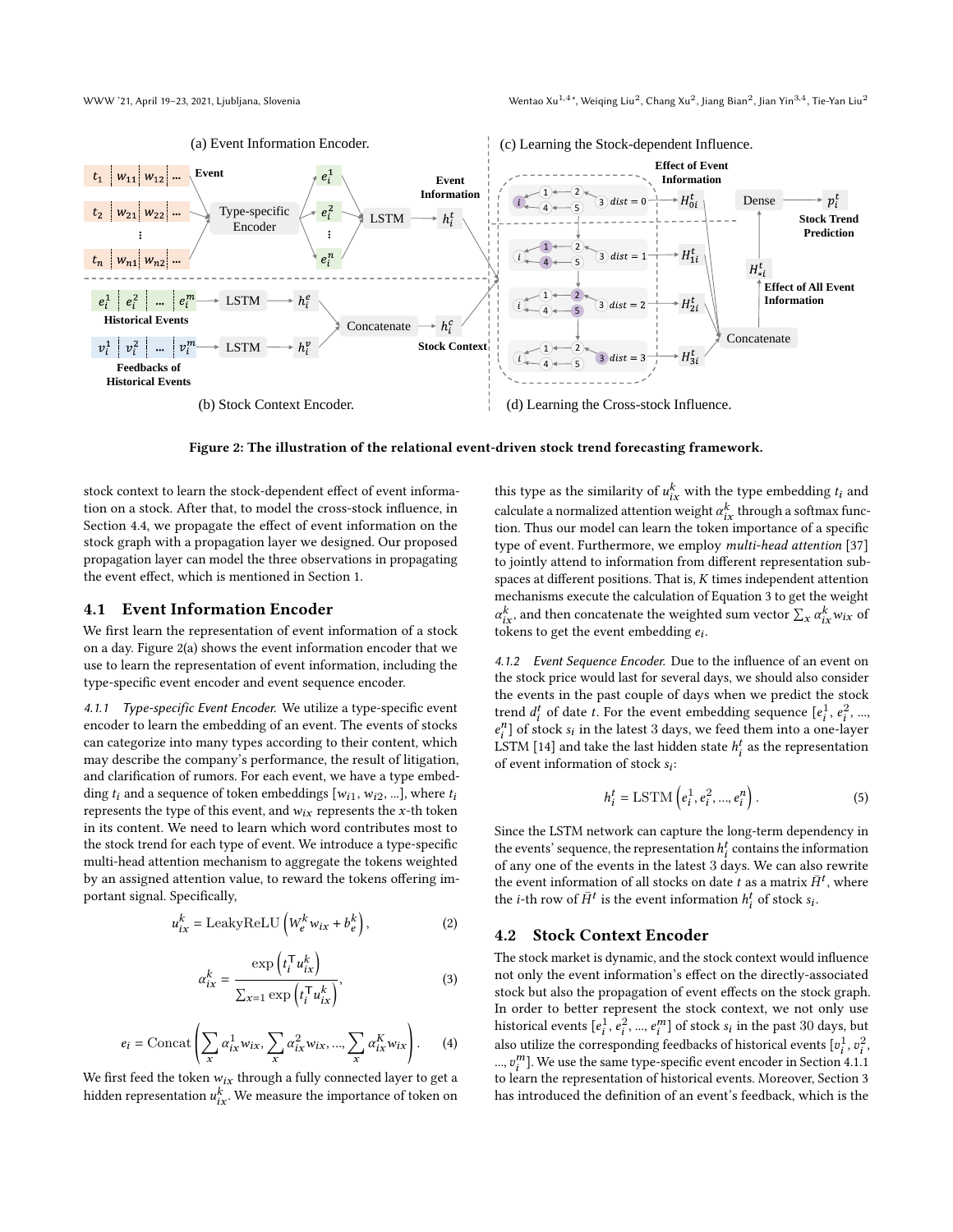relative change of stock price and transaction volume after an event happens.

As shown in Figure [2\(](#page-3-0)b), we feed the sequences of historical events  $[e_i^1, e_i^2, ..., e_i^m]$  and feedbacks of historical events  $[v_i^1, v_i^2, ...,$  $v_i^m$ ] to two different LSTMs, and concatenate the last hidden states  $h_i^e$  and  $h_i^v$  of these two LSTMs as the stock context  $h_i^c$ .

$$
h_i^e = \text{LSTM}\left(e_i^1, e_i^2, ..., e_i^m\right),
$$
  
\n
$$
h_i^v = \text{LSTM}\left(v_i^1, v_i^2, ..., v_i^m\right),
$$
  
\n
$$
h_i^c = \text{Concat}\left(h_i^e, h_i^v\right).
$$
\n(6)

It is crucial to notice that when we forecast the stock trend  $d_i^t$  on date  $t$ , we do not know the stock future price and transaction volume at date  $t + 1$ , so the feedbacks of events happened on the date  $t$  is unknown. Therefore, the historical events and the corresponding feedbacks we use to learn the context  $h_i^c$  do not include the events that happened on the date  $t$ . We will explore the influence of the stock context in Section [5.5.1.](#page-7-0)

## <span id="page-4-0"></span>4.3 Learning the Stock-dependent Influence

To learn the effect of event information on the stocks differentiated by the stock-dependent properties (stock-dependent influence), we utilize the representation of event information and the stock context to learn the effect of one stock's event information on this stock. In other words, we learn the strength of event information's effect on a stock. Formally, we learn the strength of event information's effect from the stock context  $h_i^c$  and the event information  $h_i^t$ :

$$
D_{ii}^{t} = \text{LeakyReLU}\left(a^{\mathsf{T}}\left(h_{i}^{c}||h_{i}^{t}\right)\right),\tag{7}
$$

where  $a^{\mathsf{T}}$  is a single-layer feed-forward neural network and  $||$ represents concatenation. We use the concatetion because it can retain complete information of the event and stock context.  $D<sup>t</sup>$  is a diagonal matrix where  $D_{ii}^t$  is the effect's strength of stock  $s_i$ 's event information to stock  $s_i$ . After that, we left multiply event information  $\overline{H}^t$  by the strength of event effect  $D^t$  to learn the effect of event information:

$$
H_0^t = D^t \bar{H}^t,\tag{8}
$$

where  $H_0^t$  is the effect of event information and its *i*-th row  $H_{0i}^t$  is the effect of stock  $s_i$ 's event information on stock  $s_i$ .

#### <span id="page-4-1"></span>4.4 Learning the Cross-stock Influence

To address the limitation of existing event-driven work that can not learn the effect of events from other related stocks (cross-stock influence). We construct a stock graph defined in Section [3,](#page-2-1) where the nodes in the graph are stocks, and the edges are stock relations, such as the industry relation and the downstream relation. We will introduce the details of the stock relations we used in Section [5.1.](#page-5-0) After that, we design a novel propagation layer to propagate the effect of event information from related stocks in the stock graph. When we design the propagation layer, we pay close attention to modeling the following observations in the propagation of event effect: (O1) different relations result in different event effects; (O2) the dynamic strength of the event effect between two stocks; (O3) the propagation of event effect on multi-hop path. Given a matrix  $H_0^t$ 

of the effect of event information on date  $t$ , we progressively design our propagation layer to propagate the effect of event information  $H_0^t$  and realize to model these three observations.

<span id="page-4-2"></span>4.4.1 GCN Propagation Layer. We first utilize the aggregator in Graph Convolutional Networks (GCN) [\[17\]](#page-8-6) to propagate the effect of event information from related stocks:

$$
H_1^t = \tilde{A}H_0^t = D^{-\frac{1}{2}}AD^{-\frac{1}{2}}H_0^t,
$$
\n(9)

where  $\tilde{A} = D^{-\frac{1}{2}}AD^{-\frac{1}{2}}$  and A is the adjacent matrix for all relations, that is,  $A_{ij} = 1$  indicates there is an arbitrary relation from stock  $s_i$ to stock  $s_i$ . D is a diagonal degree matrix with entries  $D_{ii} = \sum_j A_{ij}$ , and  $D^{-\frac{1}{2}}$  is used to normalize A.

After the GCN propagation, the *i*-th row of  $H_1^t$  contains all the effect of event information of stock  $s_i$ 's neighbor stocks. Then we can learn the effect of events of related stocks from the matrix  $H_1^t$ .

<span id="page-4-3"></span>4.4.2 Relational GCN Propagation Layer (O1). Different relations between two stocks result in different event effects, but the straightforward GCN propagation can not distinguish the impacts of different relations. To remedy this problem, we adopt the idea in the relational GCN [\[31\]](#page-9-21) to learn the influence of different relations:

$$
H_1^t = \sum_{r \in \mathcal{R}} \tilde{A}^r W_r H_0^t = \sum_{r \in \mathcal{R}} D^{-\frac{1}{2}} A^r D^{-\frac{1}{2}} W_r H_0^t, \tag{10}
$$

where  $A^r$  is the adjacent matrix of relation  $r$ , and  $W_r$  is the mapping matrix for relation  $r$ . In the relational GCN propagation layer, we map the effect of event information  $H_0^t$  with a relation-specific mapping matrix  $W_r$  before propagating the event effect, and  $W_r H_0^t$ represents the event effect propagated with relation  $r$ . Thus, the relational GCN propagation layer can learn the propagation of event effects under different relations.

<span id="page-4-4"></span>4.4.3 Dynamic Propagation Layer (O2). The GCN propagation layer and relational GCN propagation layer use a fixed weight  $\tilde{A}_{ij}$  or  $\tilde{A}_{ij}^r$  to propagate the event effect from stock  $s_j$  to stock  $s_i$ . However, the real-world stock market is dynamic, and the strength of the event effect between two stocks is also dynamic. To model this observation, we propose to use the dynamic propagated weights to propagate the effect of event information:

$$
H_1^t = \sum_{r \in \mathcal{R}} \bar{A}^r W_r H_0^t, \tag{11}
$$

where  $\bar{A}^r$  is the matrix of dynamic propagated weights.

We utilize the stock context to learn the dynamic weights  $\bar{A}^r$ . We learn the dynamic propagated weight  $\bar{A}^r_{ij}$  of relation r from the stock  $s_i$ 's neighbor stock  $s_j$  ( $A_{ij}^r = 1$ ) to  $s_i$  with the context of these two stocks:

$$
\bar{A}_{ij}^r = f\left(h_i^c, h_j^c\right) = \text{LeakyReLU}\left(b_r^{\mathsf{T}}\left(h_i^c||h_j^c\right)\right). \tag{12}
$$

The function  $f(\cdot)$  can have many different forms, in this paper, we adopt the form of function  $f(\cdot)$  shown above, where  $b_r^{\mathsf{T}}$  is a single-layer feed-forward neural network for the relation  $r$  and  $||$ is the concatenation. If a stock  $s_k$  is not the neighbor of stock  $s_k$  $(A_{ik}^r = 0)$ , we set the propagated weight  $\bar{A}_{ik}^r$  as 0.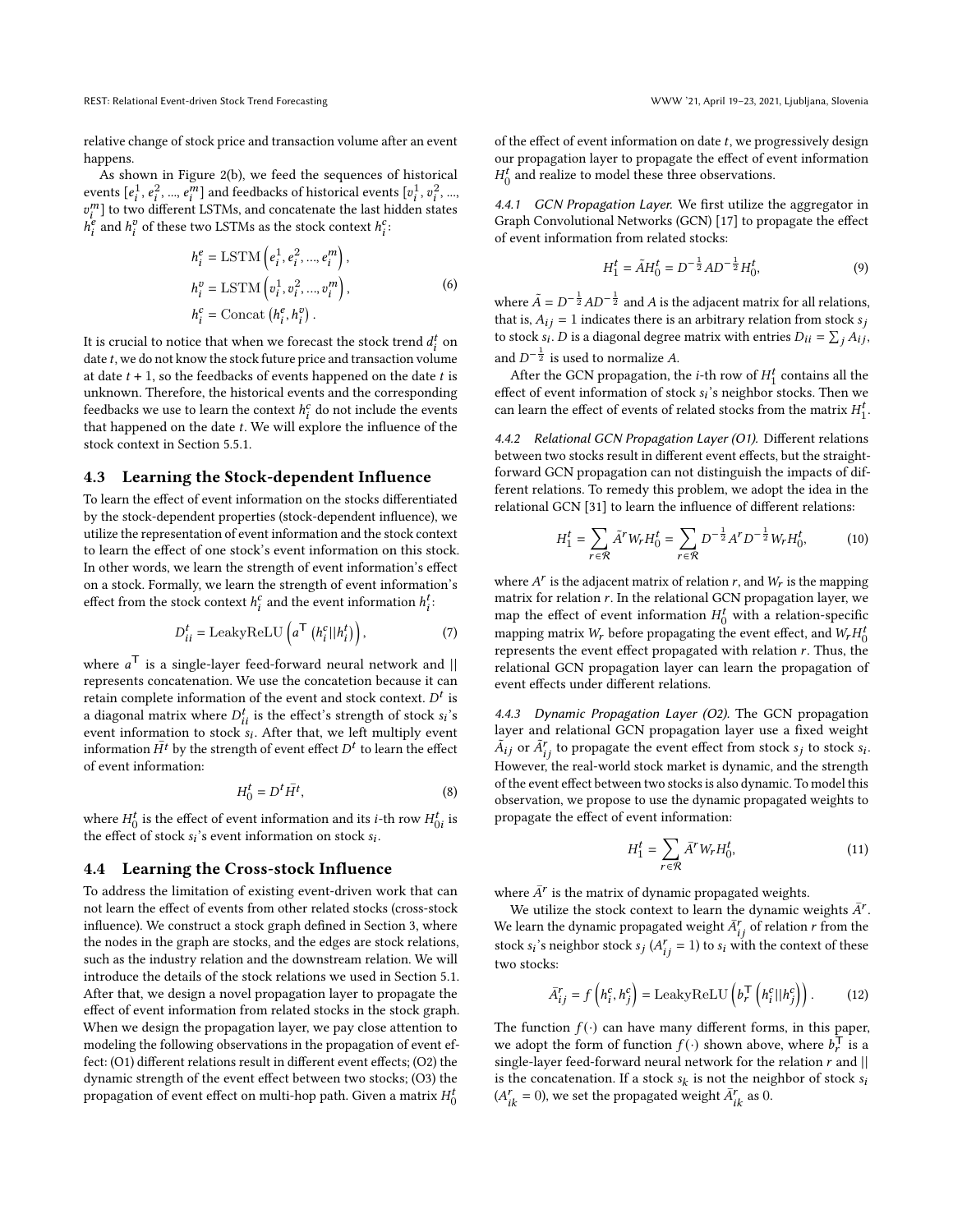WWW '21, April 19-23, 2021, Ljubljana, Slovenia

<span id="page-5-4"></span>4.4.4 Multi-hop Propagation (O3). The effect of event information will propagate through the multi-hop path. Therefore, we stack more propagation layers to gather the neighboring stocks' event effect with a distance of more than one hop. More formally, we propagate the event effect  $H_{l-1}^t$  from the neighbor stocks of  $l-1$ hops to gather the event effect from the neighbor stocks of  $l$  hops:

$$
H_l^t = \sum_{r \in \mathcal{R}} \bar{A}^r W_r H_{l-1}^t.
$$
 (13)

As shown in Figure [2](#page-3-0) (d), after performing  $l$  propagation layers, we obtain the event effect from the neighbor stocks of different distances:  $[H_1^t, H_2^t, ..., H_l^t]$ . To jointly learn the effect of original event information  $H_0^t$  and the event effect of the neighbors of different distances, we leverage the layer-aggregation mechanism [\[40\]](#page-9-22) to concatenate the effect of all event information of each stock:

$$
H_*^t = \text{Concat}\left(H_0^t, H_1^t, ..., H_l^t\right). \tag{14}
$$

By doing so, we cannot only learn the event effect from the neighbors of different distances but also can control the distance of event effect propagation by adjusting the hyper-parameter  $l$ . We will study the effect of the propagating distance  $l$  in Section [5.5.2.](#page-7-1)

#### 4.5 Stock Trend Forecasting

We feed the effect of all event information  $H_{*i}^t$  (the *i*-th row of the matrix  $H^t_*$ ) of stock  $s_i$  to a dense layer, and output our REST framework's stock trend forecasting  $p_i^t$  of stock  $s_i$  on date t:

$$
p_i^t = WH_{*i}^t + b. \tag{15}
$$

# 4.6 Optimization

We leverage the stochastic gradient descent (SGD) algorithm to optimize our REST framework by minimizing the mean squared error (MSE) loss function with  $L_2$  regularization:

$$
\mathcal{L} = \frac{1}{|\mathcal{T}|} \sum_{t \in \mathcal{T}} \sum_{s_i \in \mathcal{S}^t} \frac{\left(p_i^t - d_i^t\right)^2}{|\mathcal{S}^t|} + \lambda ||\Theta||_2^2, \tag{16}
$$

where  $\mathcal T$  is the set of dates in the training period, and  $\mathcal S^t$  is the set of stocks in date t. The  $p_i^t$  is the stock trend prediction of stock  $s_i$  at date t, and the  $d_i^t$  is the ground truth stock trend of stock  $s_i$ at date  $t$ .  $\lambda$  is the regularization parameter; Θ represents all of the parameters in our framework, including the parameters in neural networks, type embeddings, and token embeddings.

# 5 EXPERIMENTS

In this section, we study our relational event-driven stock trend forecasting framework with experiments. We aim to answer the following research questions via the experiments:

- RQ1: How is the performance of our REST framework?
- RQ2: Can our framework achieve a higher investment return in the investment simulation on real-world datasets?
- RQ3: How is the effect of different components (i.e., the stock context, the multi-hop propagation) in our framework?
- RQ4: How does the REST perform in real-world case?

\*, Weiqing Liu $^2$ , Chang Xu $^2$ , Jiang Bian $^2$ , Jian Yin $^{3,4}$ , Tie-Yan Liu $^2$ 

## <span id="page-5-0"></span>5.1 Data Collection and Preprocessing

Datasets. We evaluate our REST framework on the stocks in two popular and representative stock indexes: CSI 300 and CSI 500. CSI 300 index consists of the 300 largest and most liquid stocks, reflecting the market's overall performance. CSI 500 index consists of the largest remaining 500 stocks after excluding the CSI 300 Index constituents, reflecting the small-mid cap stocks. We collected the stock data, including the event data, stock relations, event's feedback, and the label of stock price trend from 2013 to 2018. We split the stock data by time to a training period from 2013 to 2016, a validation period of 2017, and a test period of 2018.

Event Data. We collected the event information from the company's announcements $^1$  $^1$ , which have predefined types and have less noise than the event information extracted in the news or social media. We extracted its company name, type of content, content (abstract), and publication timestamp as an event for each announcement. We clear the content of announcements by converting decimals to integers and removing the tokens whose frequency is lower than 5; therefore, we can vastly reduce the scale of token vocabulary. The event data we collected are from 2013 to 2018, and we collected 100629 and 183325 events for the stocks in the CSI 300 index and CSI 500 index, respectively.

Stock Relations. To construct the stock graphs for the stocks in CSI 300 and CSI 500 indexes, we collect four types of stock relations<sup>[2](#page-5-2)</sup>, which are listed as follows:

- Industry: there is an industry relation between two stocks when they are in the same industry (e.g., Car, Bank, and Electronics).
- Business: there is a business relation between two stocks when they have the same business. (e.g., wine, phone, and stainless steel)
- Shareholder: we only consider the top 10 shareholders of each stock. There is a shareholder relation between two stocks when these two stocks have the same shareholder.
- Downstream/Upstream: there is a downstream/upstream relation between two stocks when these two stocks' business has a downstream/upstream relation.

Event's Feedback. To obtain each event's feedback, we collect the daily stock price and volume data of stocks in CSI 300 and CSI 500 indexes<sup>[3](#page-5-3)</sup>. There are 6 stock price and volume data on each day, which are the opening price, closing price, highest price, lowest price, volume weighted average price (VWAP) and trading volume. We calculate the relative change of stock price and volume data after an event happened as the event's feedback. Thus, the feedback of each event is a 6-dimensional vector.

Label of the Stock Price Trend. We use the stock price trend defined on Equation [1](#page-2-2) as the stock trend label on each day. For better training our framework, we apply normalization on the original labels of the same date. Specifically, we calculate the mean and standard deviation of stock labels on the same date. Then, we subtract

<span id="page-5-1"></span> $1$ <sup>1</sup>The announcement data are crawled from a company data website: [http://www.](http://www.cninfo.com.cn) [cninfo.com.cn.](http://www.cninfo.com.cn)

<span id="page-5-2"></span> $^2$ We collect the stock relations from a publicly available API tushare: [https://tushare.](https://tushare.pro/) [pro/.](https://tushare.pro/)

<span id="page-5-3"></span> $^{\bar{3}}$ We collect daily stock price and volume data from http://xueqiu.com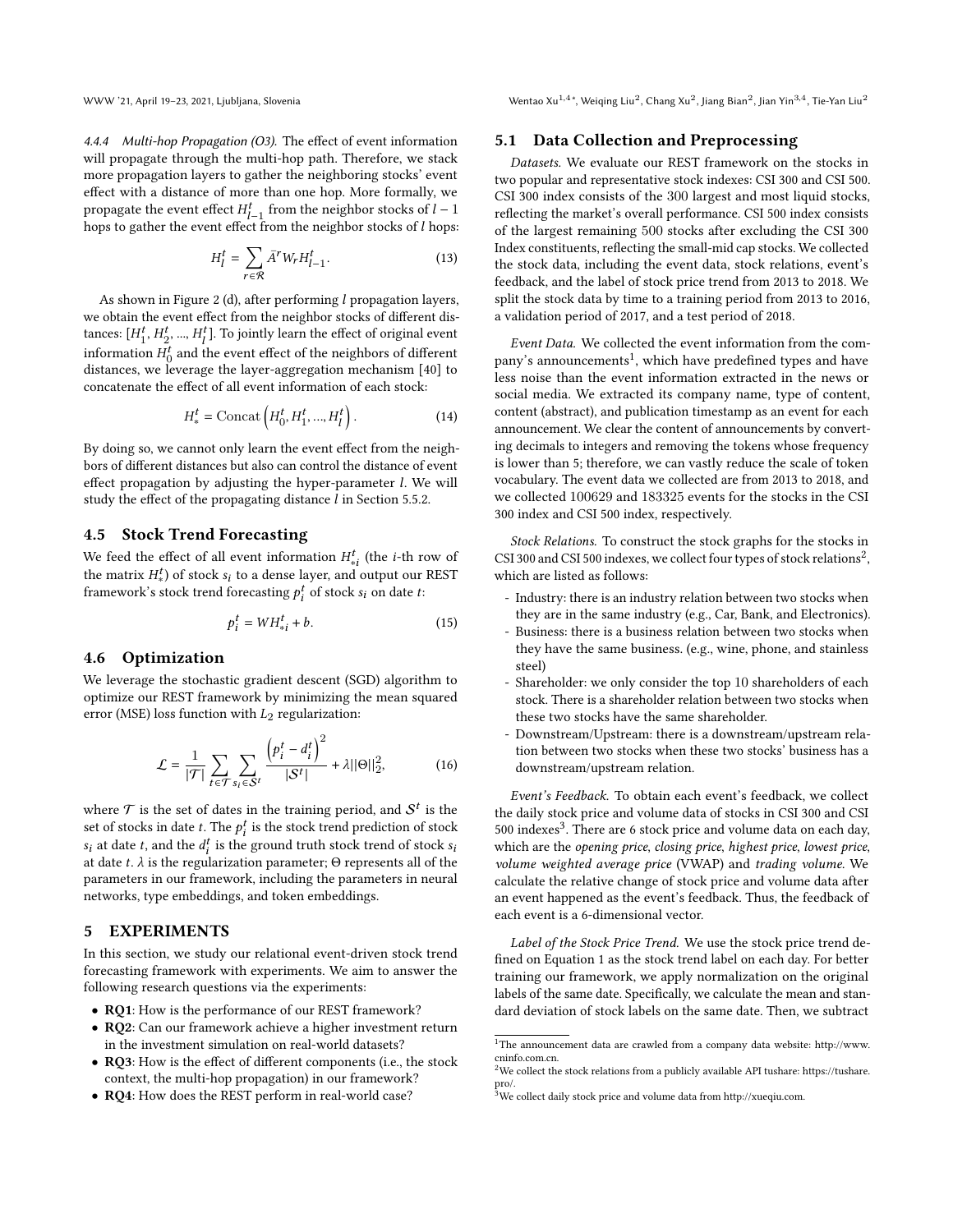REST: Relational Event-driven Stock Trend Forecasting WWW '21, April 19–23, 2021, Ljubljana, Slovenia

the mean and divide by the standard deviation for each stock's label on this date.

#### 5.2 Experimental Setting

5.2.1 Evaluation Metrics. We use three standard evaluation metrics of regression to evaluate the results of stock trend forecasting, which are Root Mean Squared Error (RMSE), Mean Absolute Error (MAE) and Median Absolute Error (MedAE). RMSE is calculated by:  $\text{RMSE}(y, \hat{y}) = \sqrt{\frac{1}{n} \sum_{i=1}^{n} (y_i - \hat{y}_i)^2}$ ; MAE is the mean value of absolute error between labels and predictions:  $\text{MAE}(y, \hat{y}) =$  $\frac{1}{n} \sum_{i=1}^{n} |y_i - \hat{y}_i|$ ; MedAE is the median of absolute error between labels and predictions: MedAE( $y$ ,  $\hat{y}$ ) = median(| $y_1 - \hat{y}_1$ |, ..., | $y_n$  –  $\hat{y}_n$ ). We repeat the testing procedure ten times for all the experimental results and report the average value to eliminate the fluctuations caused by different initialization.

5.2.2 Hyper-parameters Setting. In the type-specific text encoder, we set the dimension of type embeddings and token embeddings to 128, and the number of head  $K$  in multi-head attention is 4; thus, the dimension of event embedding  $e_i$  is 512. The number of hidden units in the three LSTMs of our framework is 512. We set the distance  $l$  of event propagation on CSI 300 and CSI 500 to 3 and 2, respectively. The regularization parameter  $\lambda$  is 2 × 10<sup>-4</sup> and the numbers of training epoch is 30.

5.2.3 Compared Methods. We compare our REST framework with the following stock trend forecasting methods:

- ARIMA [\[5\]](#page-8-20): ARIMA uses the historical stock trend's series of each stock as input to forecast the stock future trend.
- TGCN [\[25\]](#page-9-16): TGCN leverages a variant of graph convolutional networks [\[17\]](#page-8-6) to propagate the historical price information on the stock graph for stock trend forecasting. It only uses historical price data and does not use the event information.
- HAN [\[15\]](#page-8-2): A model that utilizes the hierarchical attention mechanism over media information for stock trend forecasting.
- Event-driven: The Event-driven method directly feeds the original event information  $\bar{H}^t$  in Section [4.1](#page-3-1) into a dense layer and output the prediction of the stock price trend.
- Event-driven\_sd: The Event-driven\_sd method directly feeds the effect of event information  $H_0^t$  in Section [4.3](#page-4-0) into a dense layer and output the prediction of the stock price trend. The Event-driven sd method can learn the stock-dependent influence compared with the Event-driven method.
- GCN [\[17\]](#page-8-6): GCN model uses the GCN propagation layer in Section [4.4.1](#page-4-2) to propagate the effect of event information on the stock graph.
- Relational GCN [\[22\]](#page-8-21): This method uses the Relational GCN propagation layer in Section [4.4.2](#page-4-3) to propagate the effect of event information. It can learn the different event effects under different relations compared with the GCN model.
- **REST**<sub> $l=1$ </sub>: This method uses the dynamic propagation layer in Section [4.4.3](#page-4-4) to propagate the effect of event information on the stock graph. Nevertheless, it can not propagate the effect of event information through the multi-hop path.

<span id="page-6-0"></span>Table 2: Experimental results on CSI 300 and CSI 500.

| Method               | <b>CSI 300</b> |            |        | <b>CSI 500</b> |            |        |
|----------------------|----------------|------------|--------|----------------|------------|--------|
|                      | <b>RMSE</b>    | <b>MAE</b> | MedAE  | <b>RMSE</b>    | <b>MAE</b> | MedAE  |
| ARIMA <sup>[5]</sup> | 0.0402         | 0.0314     | 0.0265 | 0.0398         | 0.0311     | 0.0264 |
| <b>TGCN</b> [25]     | 0.0387         | 0.0301     | 0.0250 | 0.0347         | 0.0276     | 0.0215 |
| <b>HAN</b> [15]      | 0.0364         | 0.0293     | 0.0244 | 0.0372         | 0.0297     | 0.0242 |
| Event-driven         | 0.0373         | 0.0295     | 0.0246 | 0.0381         | 0.0305     | 0.0250 |
| Event-driven sd      | 0.0357         | 0.0284     | 0.0238 | 0.0367         | 0.0291     | 0.0239 |
| GCN [17]             | 0.0344         | 0.0267     | 0.0225 | 0.0358         | 0.0284     | 0.0226 |
| Relational GCN [22]  | 0.0328         | 0.0246     | 0.0207 | 0.0339         | 0.0266     | 0.0204 |
| $REST_{l=1}$         | 0.0315         | 0.0240     | 0.0196 | 0.0327         | 0.0254     | 0.0193 |
| <b>REST</b>          | 0.0301         | 0.0227     | 0.0181 | 0.0317         | 0.0242     | 0.0178 |

# 5.3 Performance Comparison (RQ1)

Table [2](#page-6-0) shows the results of our REST framework and the compared methods on CSI 300 and CSI 500. Our REST framework can achieve the lowest RMSE, MAE, and MedAE compared with the previous methods. The Event-driven\_sd method is better than the Eventdriven method, thus considering the stock-dependent influence of event information is essential. The GCN model has better results than the Event-driven sd, which demonstrates that propagating the effect of event information can improve the performance of the stock trend forecasting. When we compare the GCN model and the Relational GCN model, we can find that learning the propagated event effect under different relations is vital. The comparison between the results of the Relational GCN model and  $\text{REST}_{I=1}$  model shows that the dynamic propagated weights learned from the stock context are better than the fixed propagated weights. Finally, our REST's results are better than the  $\text{REST}_{l=1}$  model, which verifies the effectiveness of the multi-hop propagation.

#### 5.4 Investment Simulation (RQ2)

To further evaluate our framework's effectiveness, we conduct a trading strategy to simulate the stock investment. In detail, we rank the stocks on date  $t$  from high to low according to their stock trend predictions, then select the top  $k$  stocks to evenly invest and sell the holding shares of the stocks which rank behind  $k$ . We consider a transaction cost of 0.15% for the buying shares and 0.25% for the selling shares for approximating real-world trading. We use two financial metrics to evaluate the investment simulation result: the Annual Return and Sharpe Ratio [\[32\]](#page-9-23):

- Annual Return (AR) is a standard profit indicator in finance, which is the return that an investment provides over a year.
- Sharpe Ratio (SHR) measures the performance of an investment compared to a risk-free asset, after adjusting for its risk. It is defined as: SHR =  $\frac{E[R_a - R_b]}{F_a}$  $\sqrt{\text{var}[R_a - R_b]}$ , where  $R_a$  is the return

of given portfolio and  $R_b$  denotes the risk-free return.  $E[\cdot]$  is the expected value, and  $var[\cdot]$  is the variance.

The number of stocks we select to invest evenly is 10, 20, 30, and 40, respectively. Figure [3](#page-7-2) shows the simulation results of the Annual Return and the Sharpe Ratio. Our REST framework can gain the highest Annual Return and Sharpe Ratio. The Event-driven\_sd method has a higher investment return than the Event-driven method, so the stock-dependent influence of event information is vital for stock trend forecasting. The GCN model has a higher investment return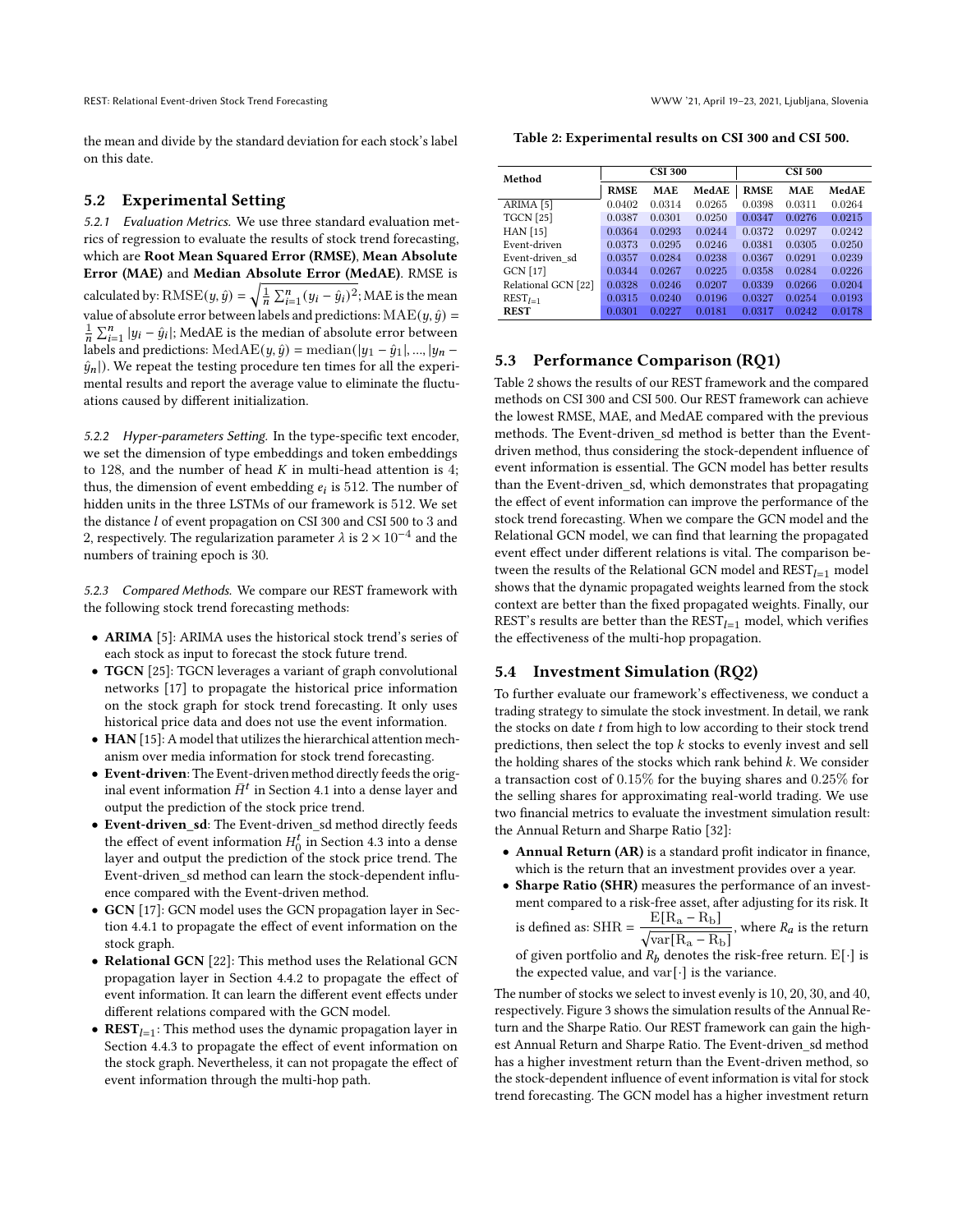#### WWW '21, April 19-23, 2021, Ljubljana, Slovenia

\*, Weiqing Liu $^2$ , Chang Xu $^2$ , Jiang Bian $^2$ , Jian Yin $^{3,4}$ , Tie-Yan Liu $^2$ 

<span id="page-7-2"></span>

Figure 3: The results of investment simulation.

Table 3: Effect of the stock context.

<span id="page-7-3"></span>

| <b>Stock Context</b>                  | <b>CSI 300</b> |            |        | <b>CSI 500</b> |            |        |
|---------------------------------------|----------------|------------|--------|----------------|------------|--------|
|                                       | <b>RMSE</b>    | <b>MAE</b> | MedAE  | <b>RMSE</b>    | <b>MAE</b> | MedAE  |
| $REST_{l=1}^{Event}$                  | 0.0326         | 0.0254     | 0.0211 | 0.0341         | 0.0265     | 0.0208 |
| $\text{REST}_{l=1}^{\text{Feedback}}$ | 0.0321         | 0.0245     | 0.0204 | 0.0334         | 0.0259     | 0.0204 |
| $REST_{I-1}$                          | 0.0315         | 0.0240     | 0.0196 | 0.0327         | 0.0254     | 0.0193 |

<span id="page-7-4"></span>Table 4: Effect of the distance of event propagation.

| <b>Distance</b> |             | <b>CSI 300</b> |        |             | <b>CSI 500</b> |        |
|-----------------|-------------|----------------|--------|-------------|----------------|--------|
|                 | <b>RMSE</b> | <b>MAE</b>     | MedAE  | <b>RMSE</b> | <b>MAE</b>     | MedAE  |
| $REST_{1-1}$    | 0.0315      | 0.0240         | 0.0196 | 0.0327      | 0.0254         | 0.0193 |
| $RESTI-2$       | 0.0308      | 0.0234         | 0.0185 | 0.0317      | 0.0242         | 0.0178 |
| $REST1-3$       | 0.0301      | 0.0227         | 0.0181 | 0.0314      | 0.0244         | 0.0181 |
| $RESTI-A$       | 0.0312      | 0.0237         | 0.0190 | 0.0320      | 0.0251         | 0.0186 |

than the Event-driven\_sd model, which means the propagation of event information can make the forecasting more accurate. The investment results of Relational GCN show the effectiveness of learning the propagated event effect under different relations; the investment results of the  $\text{REST}_{l=1}$  model demonstrate that dynamic propagated weights learned from the stock context can achieve a higher investment return; the comparison between the results of the  $REST_{l=1}$  model and our REST framework verify the effectiveness of multi-hop propagation.

## 5.5 Model Analysis

<span id="page-7-0"></span>5.5.1 Effect of the Stock Context (RQ3). To explore the effect of the stock context described in Section [4.2.](#page-3-2) We observe the performance of  $\text{REST}_{l=1}^{\cdot}$ 's variants: 1)  $\text{REST}_{l=1}^{\text{Event}}$  merely uses the historical events to learn the stock context; 2)  $\text{REST}_{l=1}^\text{Feedback}$  only uses the historical events' feedbacks to learn the stock context. We summarize the results in Table [3,](#page-7-3) and have the following observations:

- From the comparison between  $\text{REST}_{l=1}^{\text{Event}}$  and  $\text{REST}_{l=1}^{\text{Feedback}}$ , we can find that using historical events' feedbacks to learn the stock context is better than historical events. It verifies the effectiveness of the historical events' feedbacks in the stock trend forecasting.
- Using historical events and historical events' feedbacks simultaneously can achieve the best performance. Thus we need to

<span id="page-7-5"></span>

#### Figure 4: The ground truth of stock price trend and the forecasting results of ARIMA, Event-driven and REST methods.

jointly use historical events and historical events' feedbacks to learn the stock context.

<span id="page-7-1"></span>5.5.2 Effect of the Distance of Event Propagation (RQ3). To study the effect of multi-hop propagation's distance  $l$  in Section [4.4.4,](#page-5-4) we vary the number of propagation layer of the REST framework from 1 to 4 and observe the results on CSI 300 and CSI 500. Table [4](#page-7-4) summarizes the experiments. Then we have the following observations:

- $\bullet$  Increasing the distance  $l$  of propagation is capable of boosting the performance substantially. When  $l = 2$ , the REST<sub> $l=2$ </sub> achieves the lowest MAE and MedAE on CSI 500; when  $l = 3$ , the  $REST_{I=3}$  achieves the best RMSE, MAE and MedAE on CSI 300, and lowest RMSE on CSI 500.
- When we further increase the number of propagation layers to 4, we observe that our framework's performance will reduce. It suggests that  $l$  is a sensitive hyper-parameter, and too much of the propagation layer can not further improve stock trend forecasting.

5.5.3 Case Study (RQ4). To illustrate our REST framework's effectiveness, we dig into a specific case study on three companies: WLY, KCMT, and LZLJ. While belonging to the same general industry, these three stocks connect yield complicated competitive relations,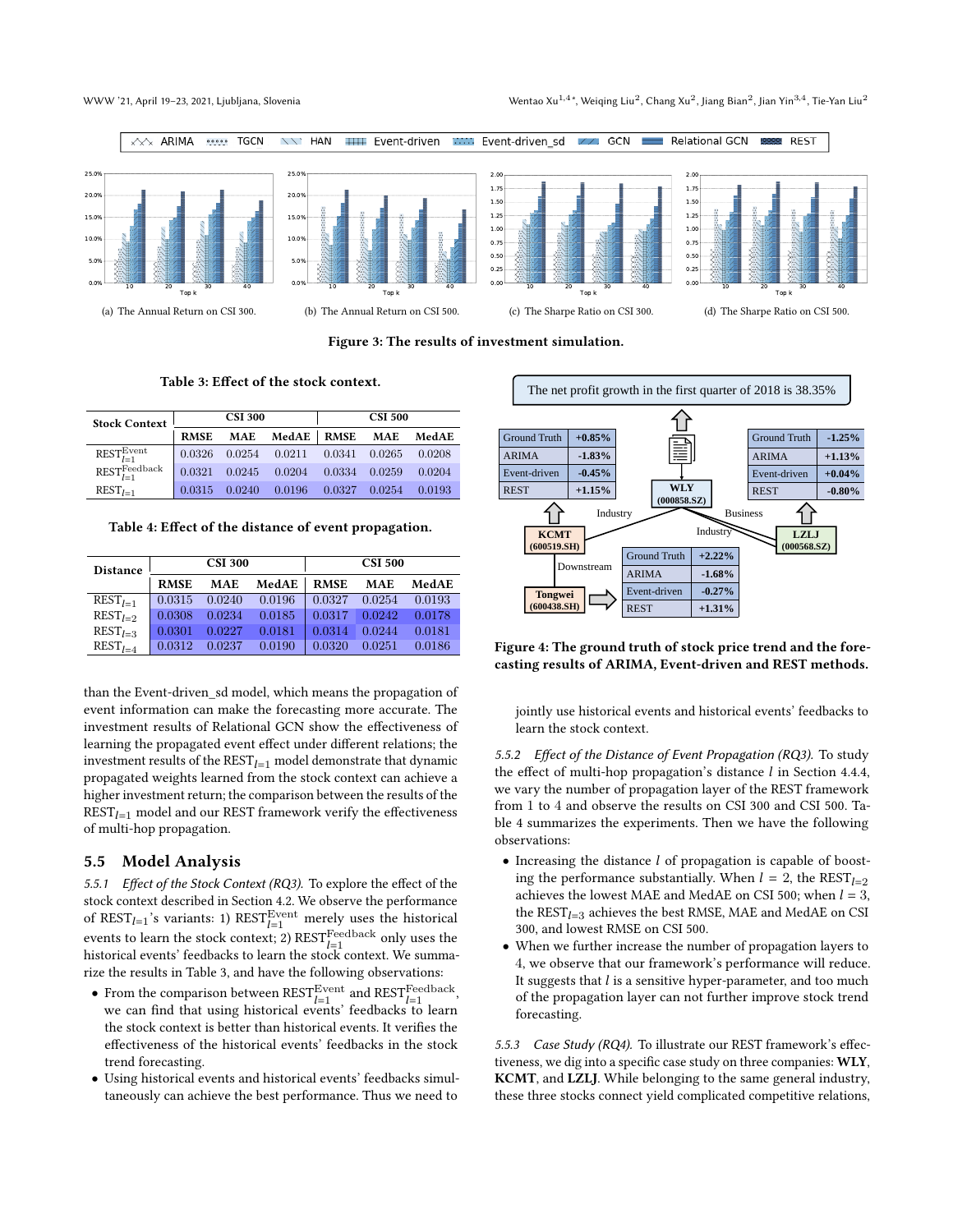making it quite hard to discern the influence of one company's events on the others.

For example, on April 28, 2018, the stock WLY released a performance announcement that the net profit growth in the first quarter of 2018 is 38.35%. Such a positive event of WLY can intuitively imply a bullish trend of the corresponding industry. However, complicated competition between different companies can lead to diverse stories. Particularly, while the stock KCMT, whose primary products are distinct as WLY, can benefit from this positive event, another stock, LZLJ, having the same type of product thus the more competitive position as WLY, could suffer from the adverse effects of the positive event of WLY.

We observe the forecasting results of different methods on the closest trading day after this event happened. Figure [4](#page-7-5) illustrates the ground truth of the stock price trend and the forecasting results of ARIMA, Event-driven, and REST. The ARIMA forecasts the stock trend with historical stock trend series only, and the Event-driven method can not learn the cross-stock influence of event information, so they both fail to make the correct forecastings. However, our REST framework can propagate the effect of event information with the propagation layer we designed. Thus, our REST framework can make the correct forecasting on the KCMT and LZLJ. The effect of WLY's event on other related stock is difficult to be found by ordinary people unless experts with rich domain knowledge. Our REST framework can make the correct numerical prediction while the experts can only forecast a rise or a fall.

Moreover, our REST framework can propagate the event information through multi-hop paths, so our framework can also make correct forecasting on the stock Tongwei, which is the downstream company of KCMT.

# 6 CONCLUSION AND FUTURE WORK

Stock trend forecasting is vital for investors to seek maximized profits from financial investment. In this paper, we proposed a relational event-driven framework (REST) to forecast the stock trend. Our proposed framework can address some shortcomings of existing event-driven work. The first shortcoming is existing methods overlook the influence of event effect differentiated by the stockdependent properties (stock-dependent influence). The second one is that existing methods only use one stock's information to predict its stock price trend, overlooking the effect of event information from other different stocks on the stock trend of this stock (crossstock influence). The experiment results on real-world stock market data demonstrated the effectiveness of our framework. The results of the investment simulation show that our REST framework can achieve a higher investment return.

In the future, we would mine more abundant and diverse stock information from the Web, such as the news, social media, and other stock related information, and fuse different kinds of stock information to forecasting the stock price trend. We would also explore the techniques of unsupervised learning and apply unsupervised learning to stock trend forecasting.

# ACKNOWLEDGMENTS

Wentao Xu and Jian Yin are supported by the National Natural Science Foundation of China (U1711262, U1711261, U1811264, U1811261, U1911203,U2001211), Guangdong Basic and Applied Basic Research Foundation (2019B1515130001), Key R&D Program of Guangdong Province (2018B010107005). Jian Yin is the corresponding author.

## **REFERENCES**

- <span id="page-8-11"></span>[1] Ryo Akita, Akira Yoshihara, Takashi Matsubara, and Kuniaki Uehara. 2016. Deep learning for stock prediction using numerical and textual information. In 2016 IEEE/ACIS 15th International Conference on Computer and Information Science (ICIS). IEEE, 1–6.
- <span id="page-8-9"></span>[2] Adebiyi A Ariyo, Adewumi O Adewumi, and Charles K Ayo. 2014. Stock price prediction using the ARIMA model. In 2014 UKSim-AMSS 16th International Conference on Computer Modelling and Simulation. IEEE, 106–112.
- <span id="page-8-12"></span>[3] Wei Bao, Jun Yue, and Yulei Rao. 2017. A deep learning framework for financial time series using stacked autoencoders and long-short term memory. PloS one 12, 7 (2017), e0180944.
- <span id="page-8-19"></span>[4] Stephen A Berkowitz, Dennis E Logue, and Eugene A Noser Jr. 1988. The total cost of transactions on the NYSE. The Journal of Finance 43, 1 (1988), 97–112.
- <span id="page-8-20"></span>[5] Robert Goodell Brown. 2004. Smoothing, forecasting and prediction of discrete time series. Courier Corporation.
- <span id="page-8-16"></span>Yingmei Chen, Zhongyu Wei, and Xuanjing Huang. 2018. Incorporating Corporation Relationship via Graph Convolutional Neural Networks for Stock Price Prediction. In Proceedings of the 27th ACM International Conference on Information and Knowledge Management. ACM, 1655–1658.
- <span id="page-8-0"></span>[7] Shumin Deng, Ningyu Zhang, Wen Zhang, Jiaoyan Chen, Jeff Z Pan, and Huajun Chen. 2019. Knowledge-Driven Stock Trend Prediction and Explanation via Temporal Convolutional Network. In Companion Proceedings of The 2019 World Wide Web Conference. ACM, 678–685.
- [8] Xiao Ding, Yue Zhang, Ting Liu, and Junwen Duan. 2016. Knowledge-driven event embedding for stock prediction. In Proceedings of coling 2016, the 26th international conference on computational linguistics: Technical papers. 2133–2142.
- <span id="page-8-1"></span>[9] Junwen Duan, Yue Zhang, Xiao Ding, Ching-Yun Chang, and Ting Liu. 2018. Learning Target-Specific Representations of Financial News Documents For Cumulative Abnormal Return Prediction. In Proceedings of the 27th International Conference on Computational Linguistics. 2823–2833.
- <span id="page-8-7"></span>[10] Robert D Edwards, John Magee, and WH Charles Bassetti. 2018. Technical analysis of stock trends. CRC press.
- <span id="page-8-15"></span>[11] Fuli Feng, Huimin Chen, Xiangnan He, Ji Ding, Maosong Sun, and Tat-Seng Chua. 2019. Enhancing Stock Movement Prediction with Adversarial Training. IJCAI (2019).
- <span id="page-8-17"></span>[12] Fuli Feng, Xiangnan He, Xiang Wang, Cheng Luo, Yiqun Liu, and Tat-Seng Chua. 2019. Temporal relational ranking for stock prediction. ACM Transactions on Information Systems (TOIS) 37, 2 (2019), 27.
- <span id="page-8-13"></span>[13] Qiyuan Gao. 2016. Stock market forecasting using recurrent neural network. Ph.D. Dissertation. University of Missouri–Columbia.
- <span id="page-8-10"></span>[14] Sepp Hochreiter and Jürgen Schmidhuber. 1997. Long short-term memory. Neural computation 9, 8 (1997), 1735–1780.
- <span id="page-8-2"></span>[15] Ziniu Hu, Weiqing Liu, Jiang Bian, Xuanzhe Liu, and Tie-Yan Liu. 2018. Listening to chaotic whispers: A deep learning framework for news-oriented stock trend prediction. In Proceedings of the Eleventh ACM International Conference on Web Search and Data Mining. ACM, 261–269.
- <span id="page-8-18"></span>[16] Raehyun Kim, Chan Ho So, Minbyul Jeong, Sanghoon Lee, Jinkyu Kim, and Jaewoo Kang. 2019. Hats: A hierarchical graph attention network for stock movement prediction. arXiv preprint arXiv:1908.07999 (2019).
- <span id="page-8-6"></span>[17] Thomas N. Kipf and Max Welling. 2017. Semi-Supervised Classification with Graph Convolutional Networks. In International Conference on Learning Representations (ICLR).
- <span id="page-8-14"></span>[18] Chang Li, Dongjin Song, and Dacheng Tao. 2019. Multi-task Recurrent Neural Networks and Higher-order Markov Random Fields for Stock Price Movement Prediction: Multi-task RNN and Higer-order MRFs for Stock Price Classification. In Proceedings of the 25th ACM SIGKDD International Conference on Knowledge Discovery & Data Mining. ACM, 1141–1151.
- <span id="page-8-8"></span>[19] Lili Li, Shan Leng, Jun Yang, and Mei Yu. 2016. Stock Market Autoregressive Dynamics: A Multinational Comparative Study with Quantile Regression. Mathematical Problems in Engineering 2016 (2016).
- <span id="page-8-5"></span>[20] Qing Li, Yan Chen, Jun Wang, Yuanzhu Chen, and Hsinchun Chen. 2017. Web media and stock markets: A survey and future directions from a big data perspective. IEEE Transactions on Knowledge and Data Engineering 30, 2 (2017), 381–399.
- <span id="page-8-4"></span>[21] Qing Li, TieJun Wang, Ping Li, Ling Liu, Qixu Gong, and Yuanzhu Chen. 2014. The effect of news and public mood on stock movements. Information Sciences 278 (2014), 826–840.
- <span id="page-8-21"></span>[22] Wei Li, Ruihan Bao, Keiko Harimoto, Deli Chen, Jingjing Xu, and Qi Su. 2020. Modeling the Stock Relation with Graph Network for Overnight Stock Movement Prediction. 4491–4497.
- <span id="page-8-3"></span>[23] Qikai Liu, Xiang Cheng, Sen Su, and Shuguang Zhu. 2018. Hierarchical Complementary Attention Network for Predicting Stock Price Movements with News. In Proceedings of the 27th ACM International Conference on Information and